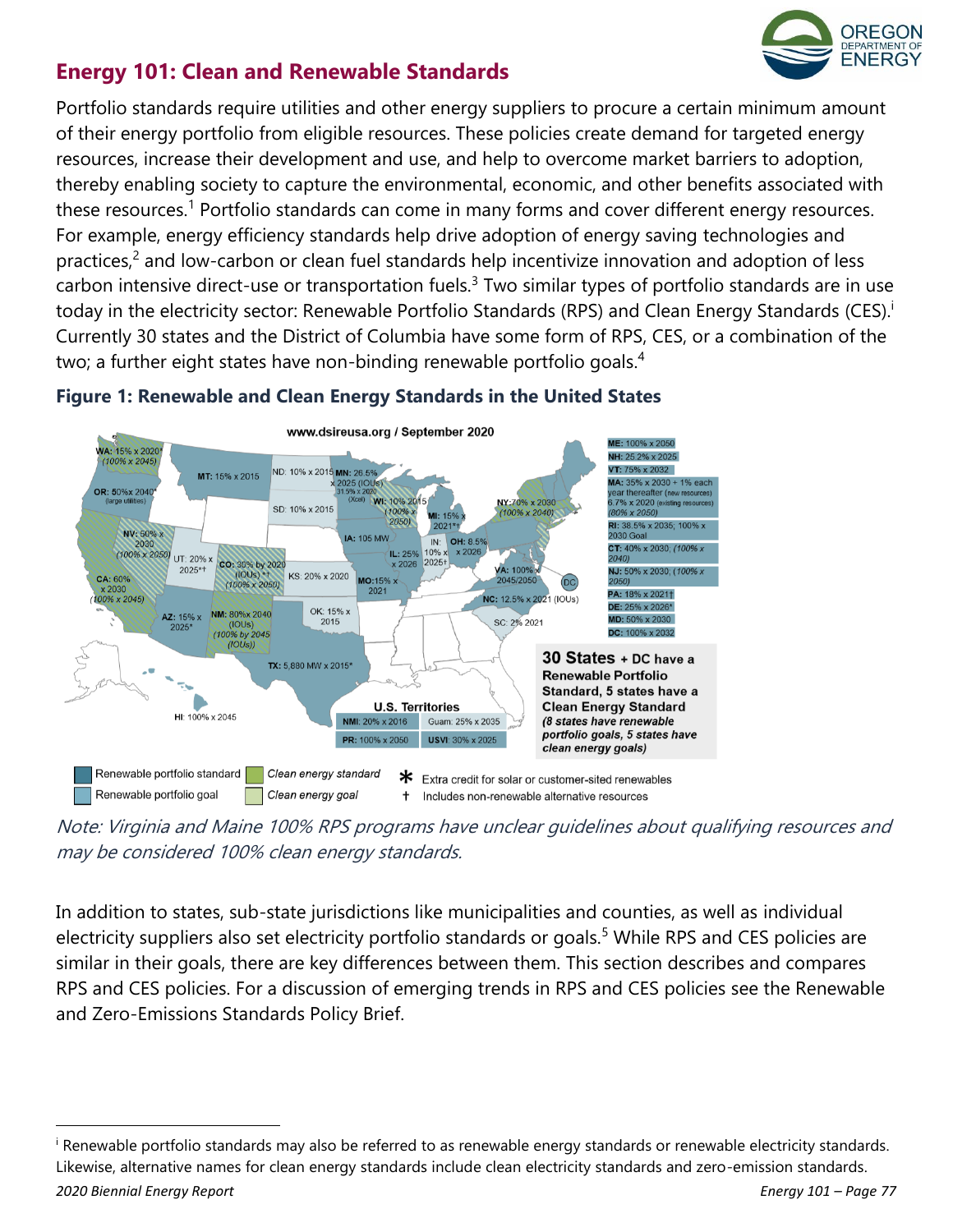#### **Renewable Portfolio Standards**

An RPS requires electricity suppliers to procure a minimum amount of electricity from eligible renewable resources.<sup>ii 6</sup> The primary purpose of an RPS is to increase the development and use of renewable energy sources for electricity generation. There are a number of reasons why a state or jurisdiction might want to increase renewable electricity generation, including reducing emissions of pollutants to meet environmental and climate goals, diversifying the electricity grid, developing new industries, and providing new opportunities for local workforces. It is important to note that while an RPS can be a key policy in supporting climate change mitigation and economic goals, the primary purpose of an RPS is to increase generation from renewable energy resources; an RPS does not specifically target climate goals like reducing emissions.

State RPS policies can vary widely across several design elements including RPS targets, the sectors and electricity suppliers they include, and resource eligibility. Many states, like Oregon, set RPS targets as a percentage of retail electric sales.<sup>7</sup> Other states, like Iowa and Texas, require specific amounts of renewable electricity capacity rather than percentages. $8$  RPS policies target the electricity sector, but do not address other parts of the energy sector such as direct-use fuels or transportation fuels. RPS requirements generally apply to retail energy suppliers and frequently apply only to investor-owned utilities (IOUs), though many states also include requirements for energy service suppliers, municipalities, and electric cooperatives – sometimes with lower targets.

Resources eligible for an RPS can vary depending on the goals of the policy, the types of resources jurisdictions want to promote, and how jurisdictions define a renewable resource. Eligible resources for an RPS always include wind, solar, and geothermal resources. Several states also include resources such as biomass, landfill gas, hydrokinetic marine (wave and tidal) energy, combined heat and power, and even energy efficiency. Hydropower resource eligibility is frequently determined based on the type and age of the facility. Many RPS policies aim to incentivize the development of *new* renewable resources, and therefore make older facilities ineligible, such as Oregon's treatment of its legacy hydropower.<sup>9</sup> Some RPS policies include more specific requirements, called carve-outs, which require a certain percentage of the overall renewable electricity requirement to be met with a specific

technology to incentivize the deployment of particular technologies, resources, or market segments.

RPS policies use a renewable energy certificate (REC) trading system to track compliance with RPS goals and to reduce the cost to comply with the RPS. A REC is a tradeable certificate that represents the ownership property rights (similar to intellectual property rights) to renewable attributes



#### **Figure 2: Bundled vs. Unbundles Renewable Energy Certificates**

*2020 Biennial Energy Report Energy 101 – Page 78*  $\mathbb{I}$  An alternative to an RPS, which requires compliance, is a renewable energy goal which is non-binding.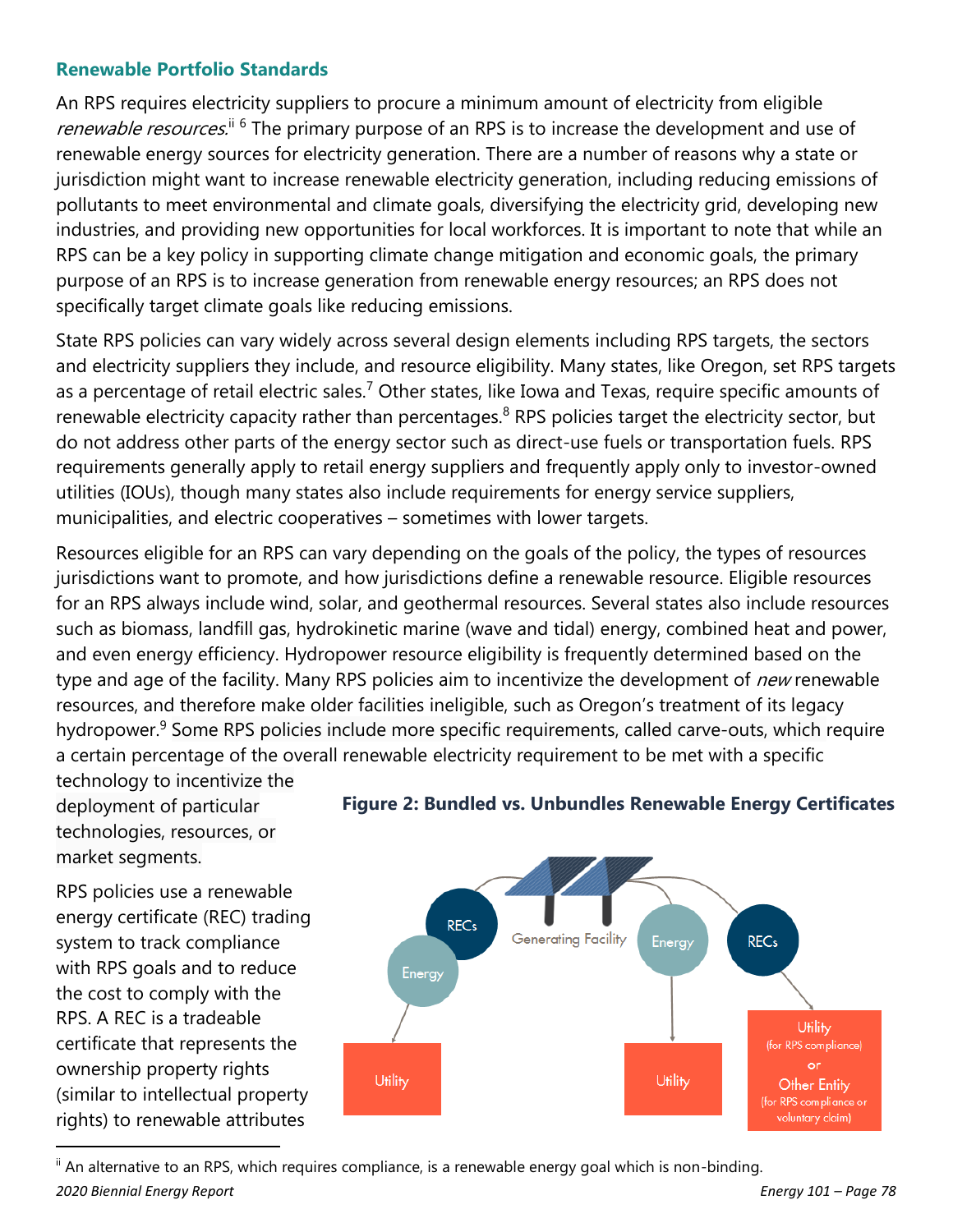of one-megawatt hour (1 MWh) of qualifying renewable electricity delivered to the grid. Once electricity is on a utility grid it is not possible to physically trace the electricity back to its origin, so RECs play an important role in accounting, tracking, and assigning ownership to renewable electricity generation and use. A REC can be sold together with electricity delivered, called a "bundled REC," and the buyer can make a claim of consuming renewable electricity. A REC can also be sold separately from the associated electricity, called an "unbundled REC," in which case the buyer of the REC can make a claim of consuming renewable electricity while the buyer of the physical electricity cannot. An electricity supplier that generates more renewable electricity than its RPS requirement may either trade or sell RECs to other electricity suppliers who do not have enough RPS-eligible electricity to meet their RPS requirements. Depending on the state, RECs can also be banked for future compliance use.

## **Benefits and Costs of RPS Policies**

RPS policies, along with other state and federal policies and federal tax credits, are one of the key policy drivers for renewable energy growth in the United States. States have generally met established RPS goals, and approximately half of renewable energy deployment since 2000 is associated with state RPS requirements.<sup>iii 10</sup> However, the role of RPS policies as a driver of renewable electricity deployment has diminished over time as states with RPS programs have met or exceeded targets and states without RPS programs have also deployed renewable resources, in part due to favorable economics for renewables.<sup>11</sup> In 2018, renewable electricity deployment associated with meeting RPS requirements represented just under 30 percent of all U.S. renewable energy capacity additions.<sup>12</sup>

Research estimating the costs and benefits of RPS policies has identified that benefits tend to outweigh costs. A study by the Lawrence Berkeley National Laboratory (LBNL) found that national costs of RPS compliance between 2010 and 2013 were approximately \$1 billion, which is on average less than 2 percent of average statewide electricity rates. At the same time, estimated benefits from reduced carbon emissions and public health benefits came to an average of \$5.2 billion (a more than 5 to 1 benefit to cost ratio).<sup>13</sup> A second LBNL study forecasted future costs and benefits under existing RPS policies in 2016 compared to a scenario of no RPS policies.<sup>14</sup> The study found that between 2015 and 2050 RPS benefits outweighed costs even when considering the highest cost and lowest benefit outcomes; the study estimated high-end costs of 0.75¢ per kWh, while air pollution benefits, health benefits, and greenhouse gas reduction benefits totaled at least 2.4¢ per kWh (a more than 3 to 1 benefit to cost ratio).<sup>15</sup> Most RPS policies also have cost containment provisions. For example, the Oregon RPS has two mechanisms that serve as cost protections for Oregon consumers: a compliance cost cap of 4 percent of the utility's annual revenue requirement, and an alternative compliance payment (ACP) mechanism that sets an annual per megawatt-hour rate utilities can pay in lieu of procuring renewable resources.<sup>16</sup>

iii A Lawrence Berkeley National Laboratory study identified that while state RPS policies are associated with increased renewable deployment, it is challenging to directly attribute this increase to RPS policies.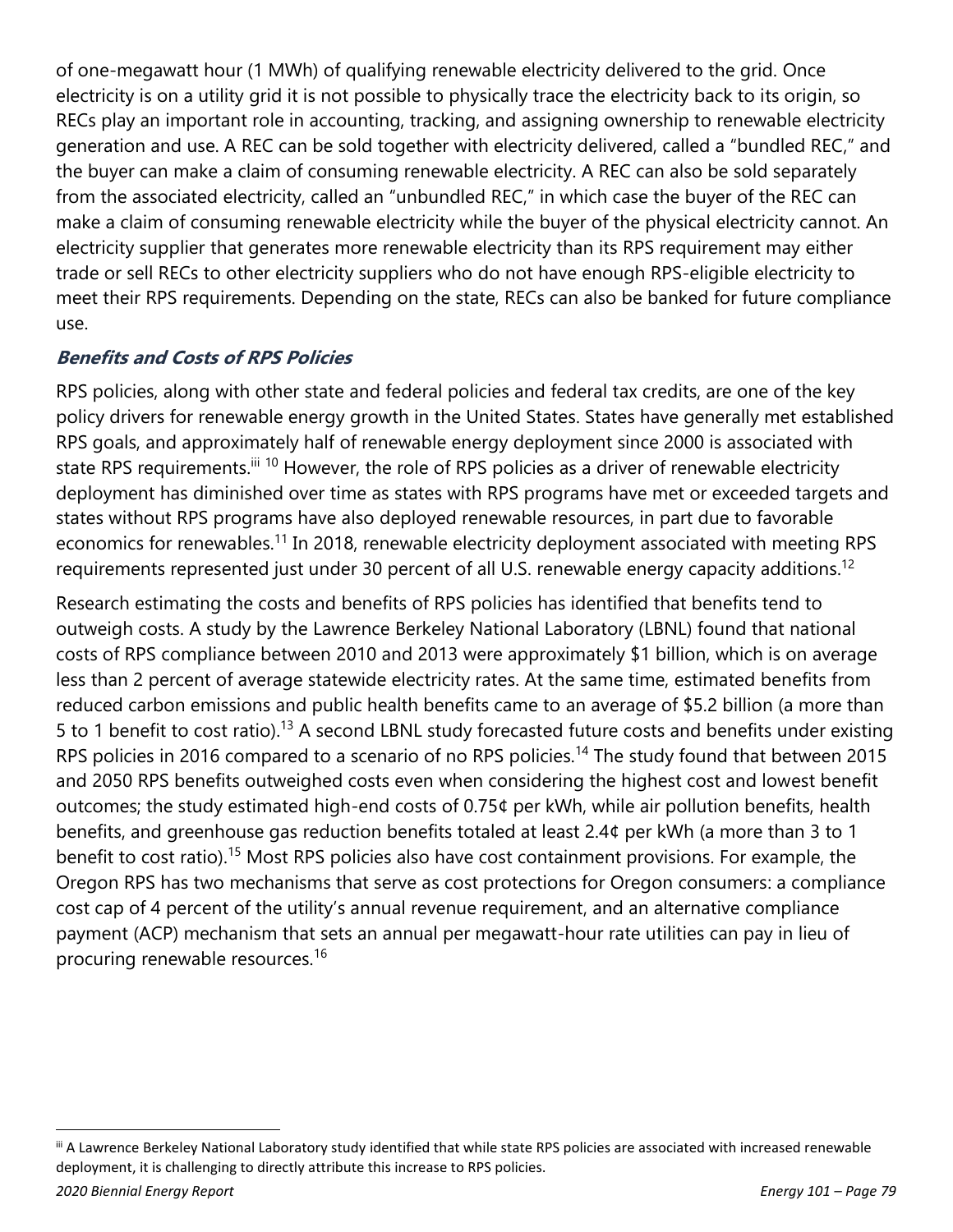#### **Oregon's Renewable Portfolio Standard**

Oregon established its RPS in 2007 with Senate Bill 838. The RPS required Oregon's large utilities to provide 25 percent of retail sales from eligible renewable sources by 2025, with interim goals along the way. The RPS defines large utilities as those that provide 3 percent or more of total state retail electricity sales; currently Portland General Electric, PacifiCorp, and the Eugene Water & Electric Board meet this threshold. The state's smaller utilities had lower targets, depending on the percent share of the state's total retail electricity load they supplied. In 2016, Oregon increased its RPS requirements from 25 percent by 2025 to 50 percent by 2040 in Senate Bill 1547 (Oregon Clean Electricity and Coal Transition Plan). The 50 percent target only applies to large investor-owned utilities that provide 3 percent or more of total state retail electricity sales. Compliance for consumer-owned utilities, including EWEB and small investorowned utilities supplying less than 3 percent of total state retail electricity sales, was capped at 25 percent by 2025.

Eligible resources for the Oregon RPS include solar, wind, marine hydrokinetic, geothermal, certain biomass sources, some hydropower, and hydrogen gas. The Oregon RPS restricts eligibility in most cases to facilities built after January 1, 1995 to encourage development of new renewable resources. SB 1547 also created another type of REC (Thermal RECs or T-RECs). Thermal energy generated at a facility that also generates electricity using RPS-eligible biomass sources is also eligible for the RPS (for more information about the Oregon RPS, see the 2018 ODOE Biennial Energy Report).

#### **Clean Electricity Standards**

A clean electricity standard refers to a portfolio standard that requires electricity suppliers to procure a certain amount of electricity from "*clean" zero- or low-carbon emitting resources*.<sup>17</sup> CES policies are typically technology-neutral, and may include procurement from resources including hydropower, nuclear energy, coal or natural gas fitted with carbon capture, and other low- or zero-emission technologies, as well as renewables. The primary purpose of a CES is to increase the use of carbonfree sources for electricity generation in order to set and meet more ambitious carbon reduction and climate policies. Like RPS policies, CES can help achieve other goals such as increasing renewable electricity generation, diversifying the electricity grid, developing new industries, and providing new opportunities for local workforces. However, the primary goal is to decarbonize electricity generation. The argument for CES policies is that they allow jurisdictions a wider scope to set and meet more ambitious targets for carbon-free electricity, create a backstop against future growth of fossil fuels, and signal demand for emerging carbon-free technologies to the market.<sup>18</sup>

Compliance tracking and cost containment for CES policies may vary depending on the goals of a jurisdiction. One method is to adopt a similar credit system as an RPS that assigns credits per MWh of clean electricity generation to represent ownership property rights associated with clean electricity attributes. Alternatively, CES policies could adopt a tiered credit structure that awards credits of different values to different resource types, as is the case in New York which uses both RECs and Zero Emission Credits.<sup>19</sup> Another alternative, which some research suggests could increase efficiency, is a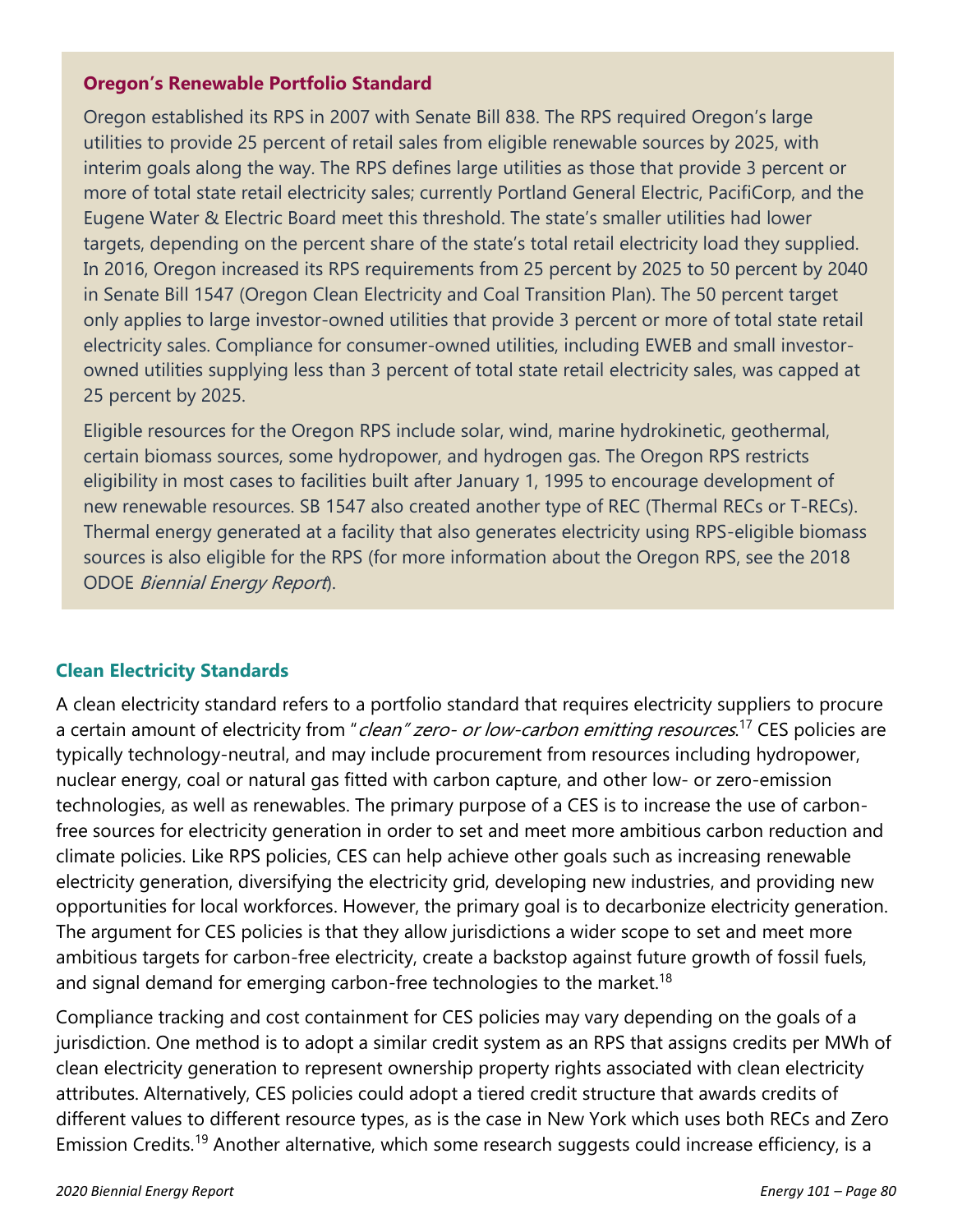credit system based on emissions rates rather than technology type.<sup>20</sup> Under this method, facilities would be compared on an emissions rate basis to a reference type of emitting generator, either a new coal plant or some type of natural gas plant, and would receive credits accordingly. Some jurisdictions may opt to forego credit systems and mandate compliance without a credit trading plan. Regardless of the design, policymakers will face several tradeoffs and must consider the most appropriate path to meet their specific goals.

#### **Benefits and Costs of CES Policies**

CES policies have not been in place for as long as RPS policies, so detailed research on costs and benefits is less available. That said, in theory a CES has potential to achieve an equivalent level of emissions reductions as an RPS at lower cost because a greater number of technologies will compete to reduce emissions, which increases market efficiency and lowers overall compliance costs for a given level of emissions reduction.<sup>21</sup> CES policies can, however, include non-emitting generation resources like nuclear power, or fossil generation with carbon capture; which can have associated economic, environmental, and public health costs.

#### **Washington Clean Electricity Standard<sup>22</sup>**

In 2019, Washington state passed the Clean Energy Transformation Act (CETA). CETA requires all retail sales of electricity be "greenhouse gas neutral" by 2030, and by 2045, 100 percent of retail sales of electricity must be from either RPS-eligible renewables or from "non-emitting" resources. The bill defines "non-emitting" resources as resources that do not emit greenhouse gases as a by-product of energy generation. The difference between the 2030 target and the 2045 target is that, for the period between 2030 and 2045, utilities can meet up to 20 percent of their compliance with alternative compliance measures, including alternative compliance payments, purchasing unbundled RECs, or investing in additional energy efficiency projects.

#### **Clean Energy Standards<sup>23</sup>**

The term Clean Energy Standard is often used synonymously with Clean Electricity Standard. A Clean Energy Standard, however, can apply to energy resources beyond those used for electricity generation. The purpose of a Clean Energy Standard is to have a policy that requires clean energy targets across all energy resources, including electricity but also energy resources for direct use like space heating, industrial processes, and transportation. Many states have multiple standards to cover all energy sectors, like energy efficiency standards and clean fuel standards, but an umbrella Clean Energy Standard would cover all sectors. While there are no states with an umbrella Clean Energy Standard, there are municipalities that have adopted Clean Energy Targets. For example, in 2017, Multnomah County and the City of Portland adopted a resolution to meet 100 percent of community-wide electricity needs with renewable resource by 2035, and all energy needs by 2050.

 $\sim$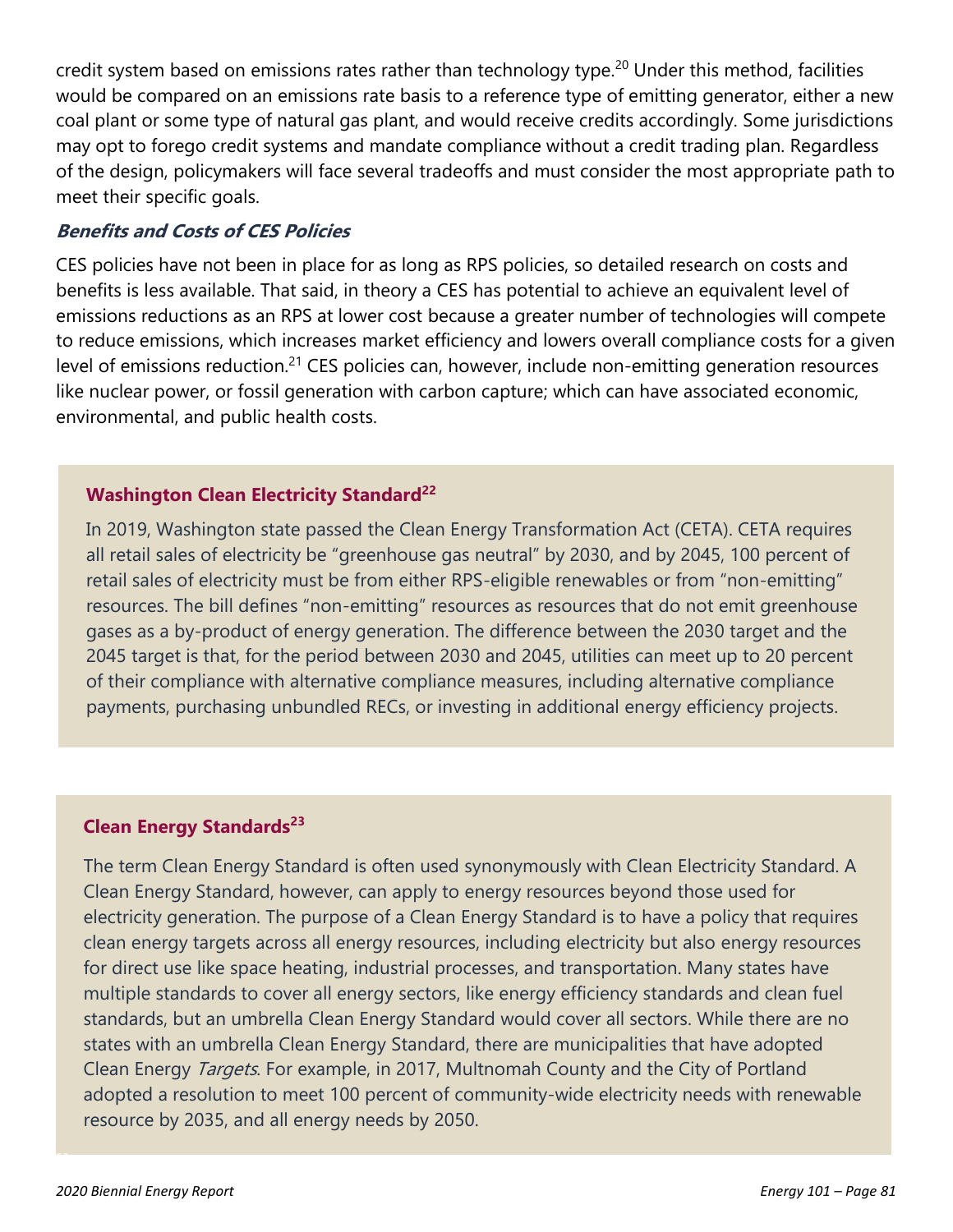### **Comparison of RPS and CES Policies**

While the terms RPS and CES are sometimes used interchangeably, there are meaningful material differences between the two policies. Primarily, RPS policies aim to incentivize the development of new renewable resources, and exclude generation sources that are not considered "renewable," but that may be low-carbon or zero-carbon emitting resources such as nuclear power or fossil fuelgenerated electricity with carbon capture and storage (CCS) technology. CES policies, on the other hand, aim more directly to reduce carbon emissions by incorporating low- or zero-carbon emitting resources regardless of whether or not they meet the definition of renewable energy.

| <b>Policy</b>                      | <b>Objectives</b>                                                                                                                  |
|------------------------------------|------------------------------------------------------------------------------------------------------------------------------------|
| Renewable<br>Portfolio<br>Standard | Primary: Increase renewable electricity resources<br>Secondary: Meet climate, environmental, and other goals                       |
| Clean<br>Electricity<br>Standard   | Primary: Reduce GHG emissions in electricity generation<br>Secondary: Technology adoption goals (e.g., renewable energy resources) |
| Clean Energy<br>Standard           | Primary: Reduce GHG emissions in all energy use (electricity, direct use, and<br>transportation fuels)                             |
|                                    | Secondary: Technology adoption goals (e.g., renewable energy resources)                                                            |

## **Table 1: Primary and Secondary Objectives of Different Standards**

\*Note: Some jurisdictions have renewable goals or clean goals, which have the same objectives but are voluntary rather than mandatory.

#### **REFERENCES**

<sup>1</sup> Hurlbut, D. (July 2008). State Clean Energy Practices: Renewable Portfolio Standards. National Renewable Energy Laboratory. Retrieved October 23, 2020.<https://www.nrel.gov/docs/fy08osti/43512.pdf>  $2$  US Environmental Protection Agency. EPA Energy and Environment Guide to Action: Chapter 4.1: Energy Efficiency Resource Standards. [https://www.epa.gov/sites/production/files/2017-](https://www.epa.gov/sites/production/files/2017-06/documents/gta_chapter_4.1_508_0.pdf)

[06/documents/gta\\_chapter\\_4.1\\_508\\_0.pdf](https://www.epa.gov/sites/production/files/2017-06/documents/gta_chapter_4.1_508_0.pdf)

<sup>3</sup> State of California Air Resources Board. (2016) Framework for Development of a Low Carbon Fuel Standard Verification Program. White Paper.

https://ww2.arb.ca.gov/sites/default/files/classic//fuels/lcfs/lcfs\_meetings/verification\_whitepaper\_102116.pdf <sup>4</sup> N.C. Clean Energy Technology Center. Renewable Portfolio Standards and Clean Energy Standards. "Database of State Incentives for Renewables and Efficiency (DSIRE): Detailed Summary Maps". Accessed October 7, 2020. <https://s3.amazonaws.com/ncsolarcen-prod/wp-content/uploads/2020/09/RPS-CES-Sept2020.pdf>

<sup>&</sup>lt;sup>5</sup> Clean Air Task Force. State and Regional Decarbonization Commitments. Website. Accessed October 7, 2020. <https://www.catf.us/2020/10/state-and-regional-decarbonization-commitments/>

 $6$  US Environmental Protection Agency. EPA Energy and Environment Guide to Action: Chapter 5. Renewable Portfolio Standards. [https://www.epa.gov/sites/production/files/2017-](https://www.epa.gov/sites/production/files/2017-06/documents/guide_action_chapter5.pdf) [06/documents/guide\\_action\\_chapter5.pdf](https://www.epa.gov/sites/production/files/2017-06/documents/guide_action_chapter5.pdf)